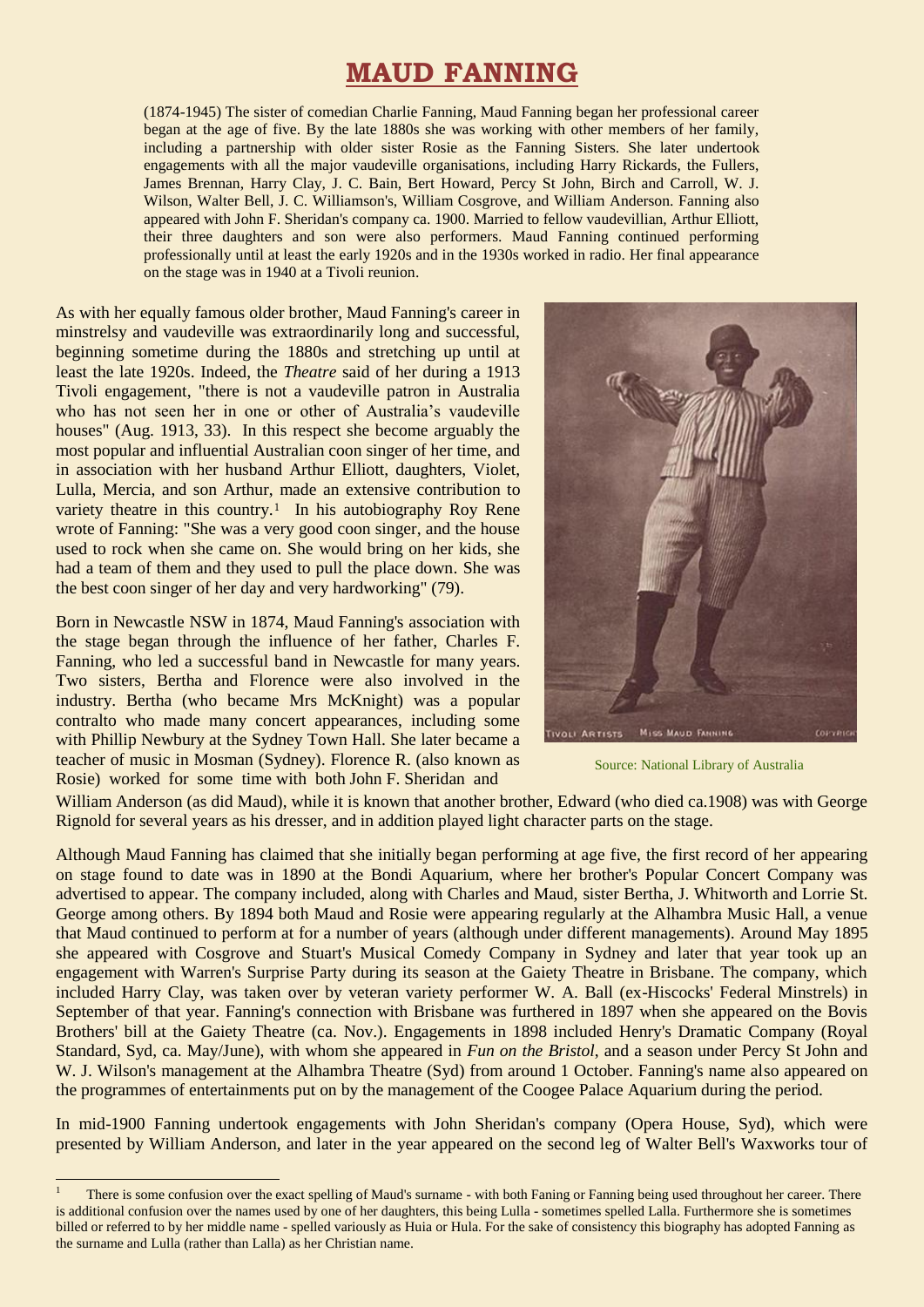Queensland, with the troupe including Harry Clay. Following that engagement she once again performed for a Brisbane audience, this time under the auspices of Percy St John at the Theatre Royal (ca. Oct.). In a 1913 *Theatre* interview Fanning records that she had been for some time one of J.C. Williamson's ballet-girls and that she had also played "Bella" in *Fun on the Bristol* for William Cosgrove years before John Sheridan was seen in the same piece. She later joined the Anderson/Holloway theatrical company, and it was during this period that she first did her coon act. This was apparently a pedestal dance and a song called "The Alabama Coon."

Fanning continued to perform around Australia and through New Zealand over the next decade, at some stage marrying Arthur Elliott (born Arthur Hargraves). In 1902 she and Elliott appeared in Hobart under the management of John Fuller Snr. In the final week of this engagement Fanning caused some interest by appearing on the corner – a role traditionally undertaken by male comedians. It is unclear if this was a break in tradition or a satirical take on the endman character, however, as at least one advertisement suggests that she was presenting an "impersonation of a cornerman" (HM: 3 Nov. 1902, 5). Her act later caught the attention of Harry Rickards while she was in New Zealand in 1903, possibly under engagement to Fuller. Her first appearance with Rickards is believed to have been sometime that same year. In the 1913 *Theatre* interview Fanning recalls:



It was in New Zealand that I first came under the notice of Mr Rickards. I was appearing there with the Fullers. I was singing a song that belonged to one of Mr Rickards imported comedians. I think Mr Rickards and the comedian were at the show together. At any rate, Mr Rickards came round to my dressing room and asked me to let him know when I would be finished with the Fullers... Later... I was told to open [for the Tivoli circuit] in West Australia. I remained for eight years with Mr Rickards... From time to time [he] got special scenes for me. I very much admired Mr Rickards. He was goodness itself to me. He was so genuine (Aug. 1913, 33).

Harry Rickards engaged Fanning on a frequent basis between 1903 and at least 1906. Although it is not known whether she found engagements with any other managements during that period, certainly by 1907 she was in demand from other quarters of the industry. Harry Clay took her on tour of Queensland in 1907 and Ted Holland secured her services in late 1908. She was on Clay time again in 1909 and 1910.

By 1910 both Maud Fanning and the rest of her family were enjoying much acclaim around Australia. As the *Theatre* notes in relation to an engagement at the National Amphitheatre: "What a delightful act is that put on by the Three Elliotts! These dainty and clever children are Maud Fanning's, who has surely coached them with gentleness and love.... The trio are recalled again and again" (Mar. 1910, 18). Her known engagements in 1910 included at least one season with James Brennan (Gaiety Theatre, Melb) around March; the Birch and Carroll Queensland circuit (Oct.) and Pat Fisher's Entertainers (Royal Standard, Syd) in late November.

**Theatre Royal 9 Dec. 1904** Source: State Library of Tasmania

In 1912 Fanning, Elliott and their children toured Queensland for Harry Clay, being with little doubt one of the company's leading attractions. They then went on to the Brennan-Fullers circuit shortly afterwards. J. C. Bain gave Fanning top billing at the Princess Theatre in 1913 (ca. May) as did Harry Barrington at the Alhambra Music Hall (ca. June). By 1914, and with a new born infant added to the family's (on-stage) troupe, the Fanning/Elliott family was undoubtedly an Australian entertainment institution. They continued to find engagements in Australia and New Zealand throughout the remainder of the decade, spending a good deal of that time under contract to the Fullers. On a number of occasions, however, the firm leased them out to other organisations. Thus although Fanning and Elliott signed a 12 months contract with Fuller-Brennan in July 1914, during that period they also appeared on bills for Holland and St John in October that year (Empire Theatre, Brisb). While with Brennan-Fuller, too, Fanning appeared briefly with Walter Champney's English Entertainers (ca. Dec. 1914/Jan. 1915).

With her family Fanning undertook a tour of New Zealand in 1917, again under contract to the Fullers. Her performances, as usual, drew much praise from critics. The *Theatre's* Dominion scribe wrote, for example:

Maud Fanning and her children are again proving a phenomenal draw… Of the many hundred acts on the circuit it is doubtful if any artist has so consistently retained her popularity as has Miss Fanning. One recalls the early days of the Fullers, when the late P.R. Dix was importing stars. During that period Miss Fanning played a record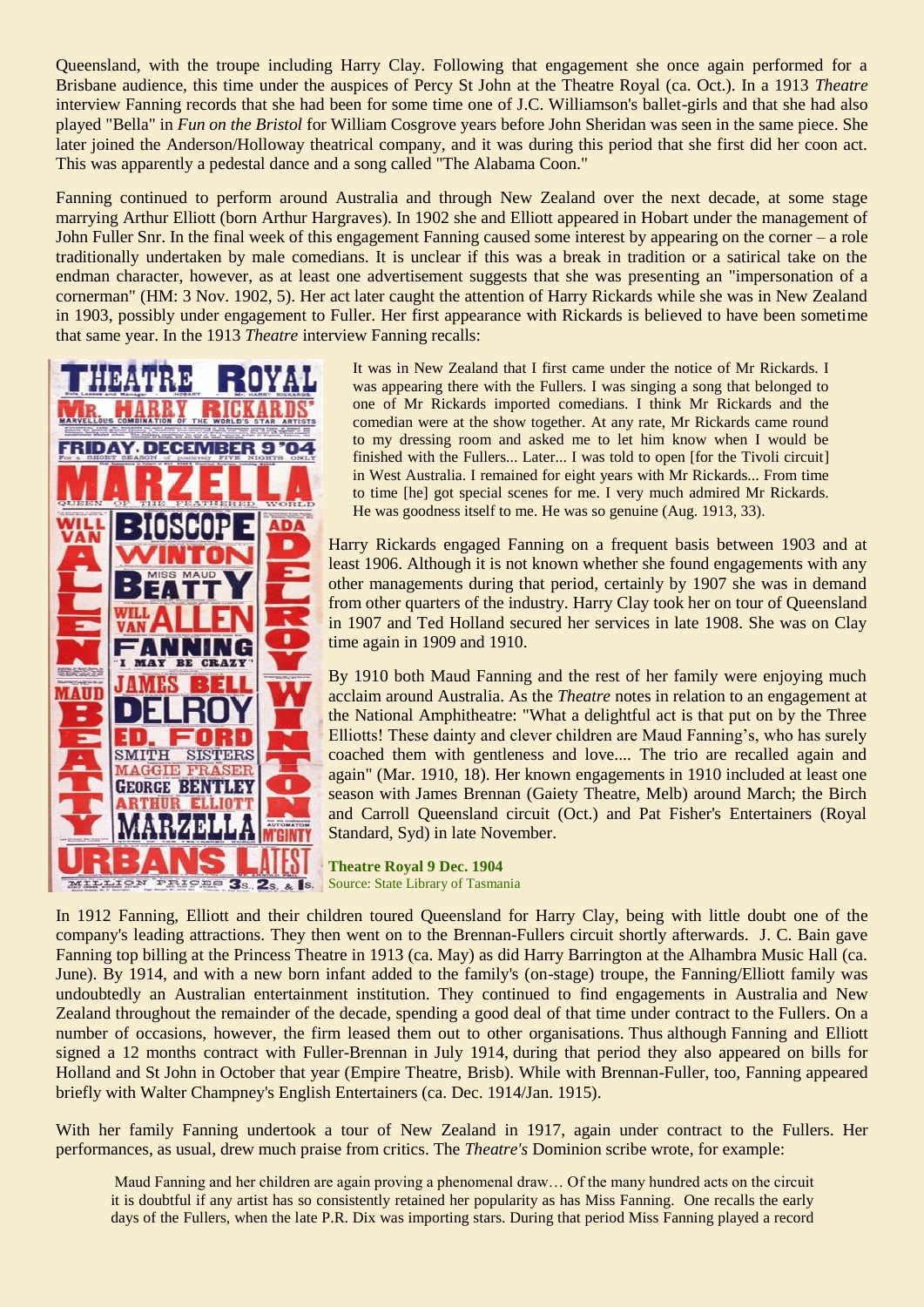season of over seven months at the old Choral Hall, Wellington. Irene Franklin was one of the Dix stars. The dusky Maud, singing the same songs was easily the bigger favourite in the windy city (May 1917, 41).

When briefly off Fuller time Fanning undertook engagements with other managements, including Harry Clay (1915 and 1919), Bert Howard (Sydney, ca. May 1918) and Dix-Baker (Newcastle, ca. May 1918). She was also tended a benefit in 1916, held at the Coronation Theatre, Leichhardt. Lulla, Violet and Mercia are also known to have worked on the Clay circuit on occasions throughout the 1920s.

Industry opinion of the Fanning family act in 1915 included an *Australian Variety* par in its 24 February issue: "Maud Fanning - well, if anybody ever earns a salary it's Maud. I have never seen a harder trier in the business. She was a riot, and her three cleanest girls in vaudeville cleaned up with their raggy singing. Daddy Arthur Elliott has some punch in his comicalities, and it's a sure four he has to do before he can retire" (13). The *Theatre* reported that same year: "The volcanic Maud Fanning... got a rousing reception [at the National]. The point about this is that Miss Fanning is now being seen in Sydney for about the thousandth time. Has there ever been - or will there be - seen any other artist who could in such circumstances move an audience to the enthusiasm displayed in the case of Miss Fanning? Her record in this respect stands second to none" (May 1915, 41).

It is not been established when Maud Fanning retired from the stage. In October 1929 she was invited on the bill of the final programme at the old Sydney Tivoli Theatre, and in 1932 appeared alongside fellow variety veteran Ward Lear in a "Stars of Yesterday" troupe which supported Clem Dawe's musical revue company (see Wintergarden, Bris; beginning 5 Nov.). She also made a guest appearance at the new Tivoli Theatre (Syd) in 1940. Roy Rene has mentioned that Lulla Fanning and Violet Elliott had become successful in radio and in London pantomime respectively in late years. Their mother, who also had a career in radio during the 1930s, and possibly early 1940s, died in Sydney on 14 February 1945. She is buried in Waverley Cemetery alongside her brother Edward.



**Maud Fanning and the Elliott Sisters** "Australia's Premier Coon Singer" and her children. Source: Mitchell Library

### **SEE ALSO**

• **[Charlie Fanning](http://ozvta.com/practitioners-f/)** • **[Arthur Elliott](http://ozvta.com/practitioners-e/)** • **Violet [Elliott \(2\)](http://ozvta.com/practitioners-e/)**

# **HISTORICAL NOTES AND CORRECTIONS**

- **1.** In an article reporting on Maud Fanning's long engagement with the Rickards Circuit, the *Theatre* magazine records that her father was Edward Charles Fanning. New South Wales Births, Deaths and Marriage records indicate, however, that her parents were Charles F. and Catherine A. Fanning (Reg No. 12159). In correspondence with the AVTA, John Laplaw notes that he grandfather's name was Edward Fanning, which may explain the *Theatre's* error (12 July 2013).
- **2.** Maud Fanning's known siblings were: Charles E.T. (1864), Ethel (1866), Henry C. (1867), Bertha H. K. (1868), Florence R. J. (1870) and Edward M.B.D. (1872).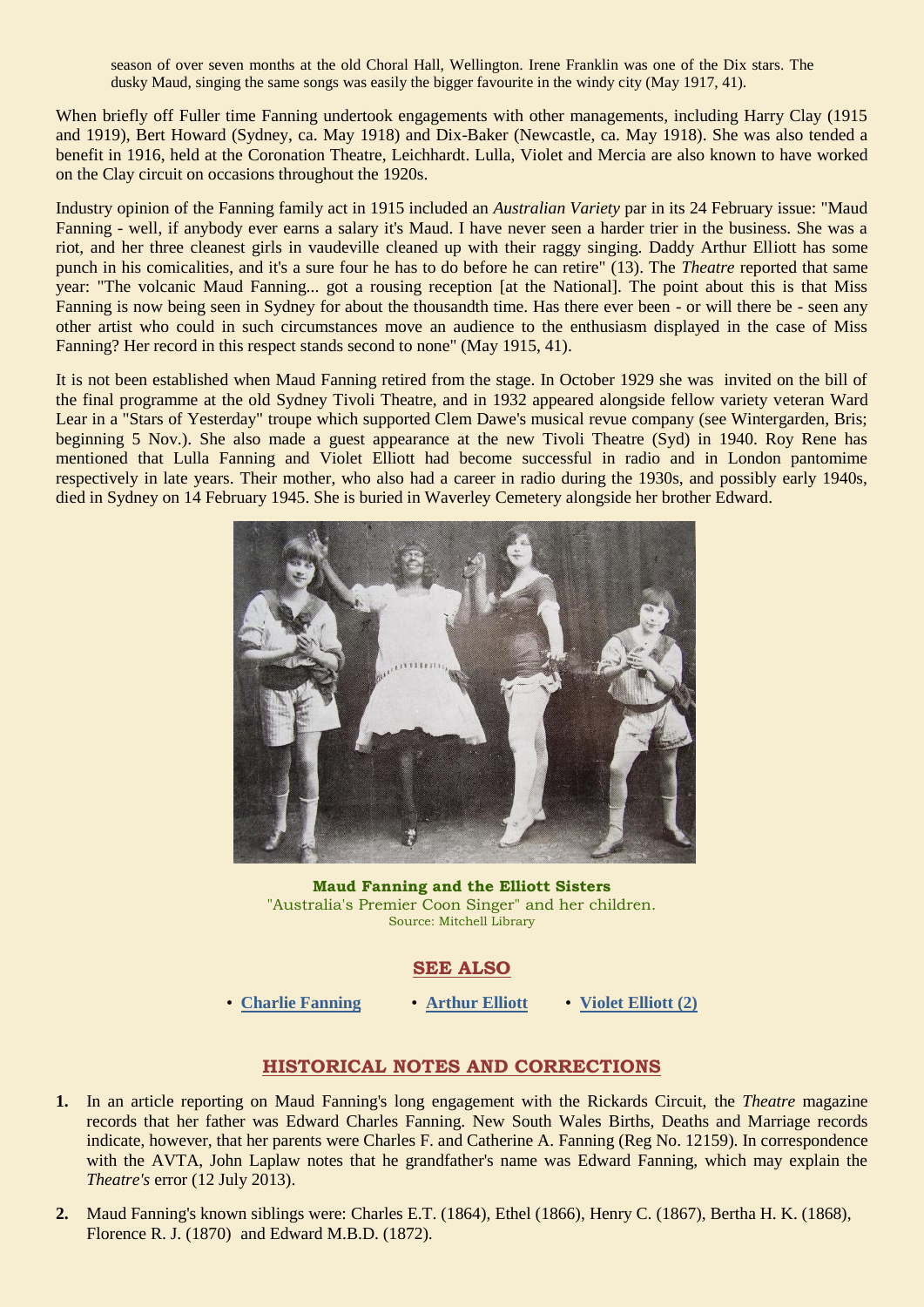## **ADDITIONAL QUOTATIONS**

• Maud Fanning, sister of Charlie of that ilk, definitely joins P. R. Dix's companies for seasons in Christchurch and Dunedin. She is regarded as a top-notcher in her own line, that of singing coon songs in black face (OW: 14 Aug. 1901, 57).

### **ENGAGEMENTS CHRONOLOGY**

 $*$  = Details regarding length of engagement are yet to be established

- **1890:** CHARLIE FANNING'S CONCERT PARTY (Bondi Aquarium, Syd; 6 Dec.)
- **1892:** BONDI AQUARIUM (Syd; 26 Dec.)
- **1893:** ALF M. HAZLEWOOD BENEFIT (Gaiety Th, Syd; 3 Mar.) ► BONDI AQUARIUM (Syd; 1 Oct.)
- **1894:** GEORGE GIBBONS (Alhambra Th, Syd; 26 May\*)
- **1895:** COSGROVE & STUART'S MUSICAL COMEDY Co (S of A, Syd; 4 May\*) ► WARREN'S SURPRISE PARTY (Gaiety Th, Bris; 24 Aug. -\*) ► W. A. BALL'S GAIETY SURPRISE PARTY (Gaiety Th, Bris; 14 Sept.\*) ► HELEN GORDON BENEFIT (Gaiety Th, Bris; 5 Oct.\*)
- **1897:** BOVIS BROS (Gaiety Th, Bris; 6 Nov.\*)
- **1898:** COOGEE AQUARIUM (Syd; 6 Mar.\*) ►HENRY'S DRAMATIC Co (Royal Standard; 4 June\*) ► PERCY ST JOHN & W. J. WILSON (Alhambra Th, Syd; 1 Oct.\*)
- **1899:** COOGEE AQUARIUM (Syd; 10 June\*)
- **1900:** JOHN F. SHERIDAN Co (Op House, Bris; 14 July\* > Prod. William Anderson) (Qld tour; ca. Aug/Sept. > Incl. Charters Towers; 27 Aug.) ► BELL'S WAXWORKS & BOER WAR Co (Qld tour; ca. Sept/Oct. > Incl. Th Royal, Charters Towers; 17 Sept.\*) ► PERCY ST JOHN Co (Theatre Royal, Bris; 20 Oct.\*)
- 1901: PERCY DIX (New Zealand circuit; ca. Aug/Sept. > Incl. Christchurch and Dunedin)
- **1902:** JOHN FULLER (Temp Hall, Hobart; 18 Oct. ca. 14 Nov.\* > Fuller's Polite Empire Entertainers)
- **1903:** HARRY RICKARDS (Op House, Melb; ca. Aug.-Sept\*) (Tivoli Th, Syd; 26 Dec.)
- **1904:** HARRY RICKARDS (Tivoli Th, Syd; 1 Jan.) (Th Royal, Hobart; ca. Nov-Dec.\*) (Op House, Melb; 24  $Dec.*)$
- **1905:** HARRY RICKARDS (Op House, Melb; 24 Dec.\*) (Tivoli Th, Syd; 2 Sept.\*) • (Op House, Melb; 30 Dec.\*)
- **1906:** HARRY RICKARDS (Op House, Melb; 1 Jan.\*) (Tivoli Th, Syd; 16 June\*)
- **1907:** HARRY CLAY (Qld regional tour; *See Djubal (1998*) + S of A, Rockhampton; 6 May > return leg) • (Centennial Hall, Syd; 6 July)
- **1908:** JAMES BRENNAN (Nat Amph, Syd; 14 Mar. -\*) ► TED HOLLAND (Th Royal, Bris; 14 Nov.\*)
- **1909:** HARRY RICKARDS (Op House, Melb; 9 July\*) ► HARRY CLAY (Royal Standard, Syd; 4 Dec.\*)
- **1910:** JAMES BRENNAN (Gaiety Th, Melb; 19 Mar.\*) ► LENNON, HYMAN & LENNON (Empire Th, Adel; ca. May\*) ► HARRY CLAY (Royal Standard, Syd; 17 Sept.\*) ► BIRCH &CARROLL (Qld circuit; ca. Oct. > Incl. Th Royal, Charters Towers; 22 Oct*.*) ► PAT FISHER ENTERTAINERS (Royal Standard, Syd; 19 Nov.\* > Lse. Harry Clay)
- **1911:** FULLERS (Th Royal, Wellington, NZ; ca. Mar-Apr.\*)
- **1912:** HARRY CLAY (NSW/Qld tour; See Djubal (1998*)* + Toowoomba TH; 9 Mar. etc) ► FULLER-BRENNAN (Nat Amph; 27 Nov.\*)
- **1913:** J. C. BAIN (Princess Th, Syd; 24 May\*) HARRY BARRINGTON (Alhambra Th, Syd; 28 June\*)
- **1914:** SADLER/BEVERIDGE Th Royal, Hobart; 20 Feb.-\*) ► (FULLER-BRENNAN (Nat Amph, Syd; 29 July\*) • J. C. BAIN (Princess Th, Syd; ca. May to July $*$  > See SMH adverts) • FULLERS THEATRES (12 month contract for Australian/ New Zealand circuit from ca. July\*) • HOLLAND & ST JOHN (Empire Th, Bris; ca. Oct.\* > Engaged from Fullers circuit) • FULLER-BRENNAN (King's Th, Adel; ca. Dec. -\*)



Source: State Library of Tasmania.